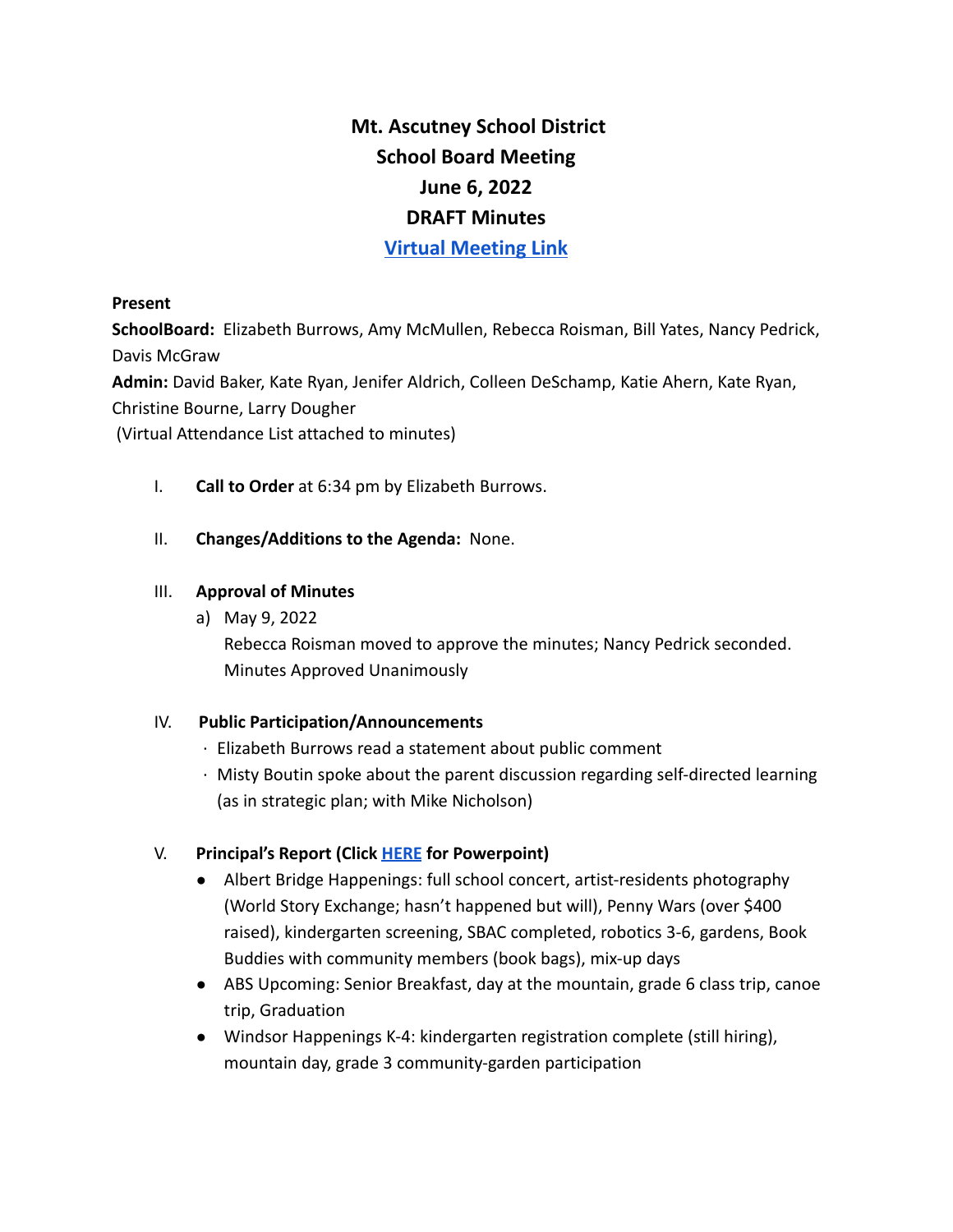- Windsor Happenings grades 5-8: interviewing guest authors, grades 5&6 hiked Mt Ascutney, grades 7&8 to hike Mt Tom, work on community garden, grade 8 Passages Ceremony (6/13), next yr: two-teacher team for grade 5 and seven-person team, with interventionists, for middle school
- Windsor Happenings grades 9-12: Senior Night (6/8), Underclassmen Awards (6/9), seniors walk the halls + Graduation (6/10); Alumni Parade featuring Class of 2022 (6/11); full staff closure meeting hosted by Trauma Champions team (6/14), May Intensives a success, MTSS a success, Hartford Tech make up for next year, Ukraine flag is up, credit recovery this summer/incoming freshman/orientation
- Teacher Positions: 2 Elem FT teachers & 1 HS FT teacher taking positions closer to home (shorter commutes) or away due to family moves; special ed positions to be filled—three staff members also to be closer to home (shorter commutes)
- There was a discussion about graduate follow-up and where students are going after graduation (2- or 4-yr programs); info to be provided to board
- There was discussion about the benefit of collective closure regarding healing from last two years.
- There was discussion about graduation being outdoors unless decided otherwise due to rain.
- ●

# VI. **Superintendent's Report**

- Graduation season: hopeful commencement; end of year for students 6/17, grade 12 graduation 6/10, grade 8 step up 6/13; SU-wide dance for grades 7&8
- Equity Audit Proposals are back; there are four; partnering with Springfield; met with screening team; down to two vendors; interviews on 6/21 with references; to be brought to both boards
- Anti-Racism Task Force had last meeting for school year; will prioritize action steps at summer or early-fall meeting
- Mary Gannon's work, next meeting 6/15, to assist with: board professional development, organizing community forums in fall, putting DEI position together (faster timeline) to coordinate ongoing work; there was discussion about Mary assisting with Equity Audits (vetted by task force or boards) regarding job descriptions to post position this summer; on Christine Bourne's immediate to-do list.
- First SU Board forum (recorded) with BBQ 6/2, spotty attendance (BBQ'd out?) but good product (high quality of discussion); there was discussion about sharing video with local businesses.
- Transition work with Christine Bourne as Interim Superintendent going well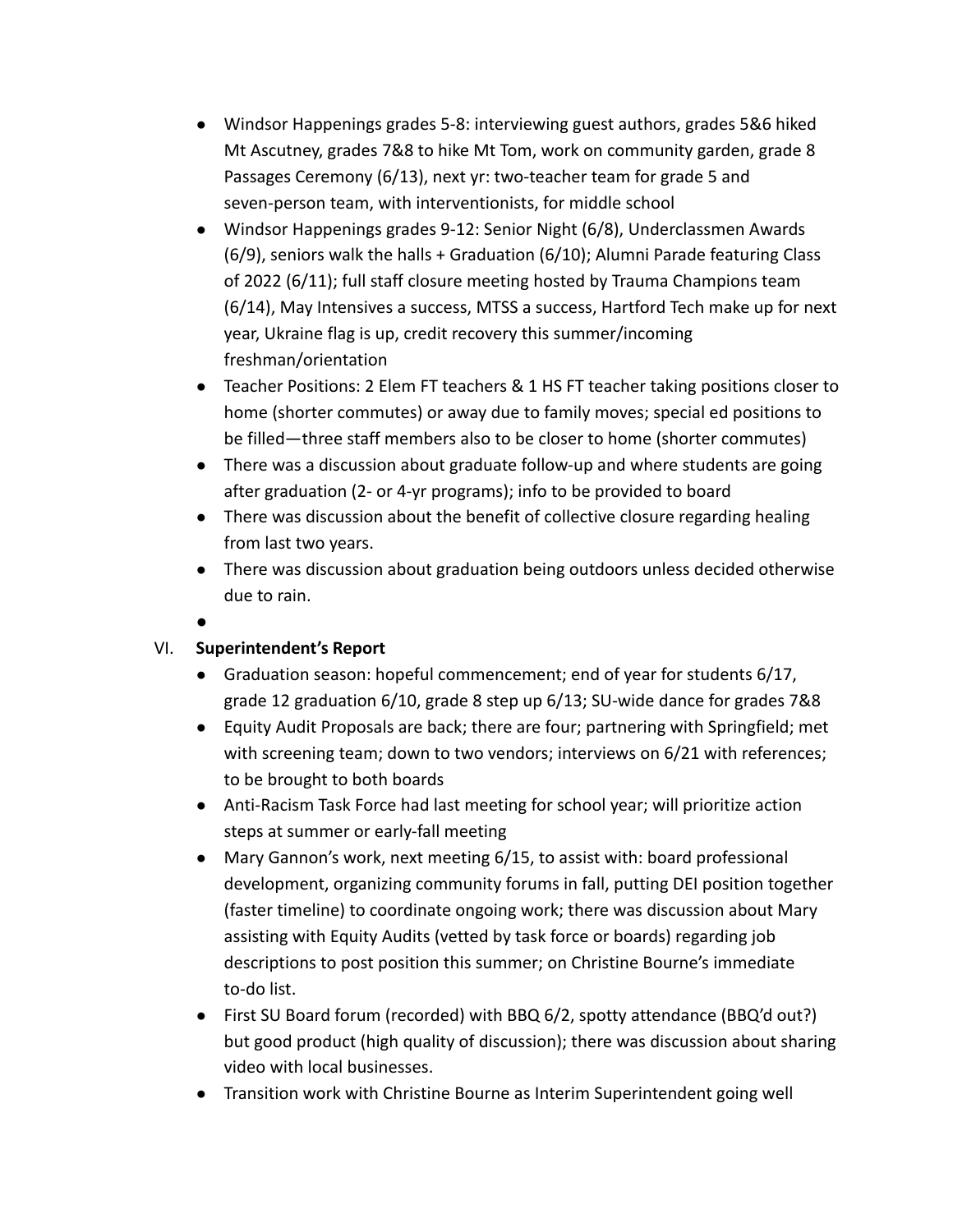- Transition work with new principal Sergio Simunovic is underway
- Transportation for FY 22-23 between ABS and Windsor; Larry Dougher provided promising update for that as well as transportation needs for Algebra I students in grade 8 next year
- Dr. David Baker's last MASD meeting: he thanked the board for years of support and vice versa from the board plus well-wishes to Dr. Baker at Orleans Southwest (shorter commute)
- Elizabeth Burrows inquired about a van(?) and requested a maintenance update for schoolyards—specifically a broken swing at ABS.

# VII. **Items for Discussion**

- a) Middle School Model: (see [link\)](https://drive.google.com/file/d/1iPc16gC24tfEoP_g5yf4sysSJqIgjik2/view?usp=sharing); three-year timeline, especially regarding 6,7,8 configuration; to be reviewed in more depth at SU level; there was discussion about funding for increased humanities/arts and decoupling groups; there was a board inquiry for better research resources; there was a registered concern about plans rolling out without board input and community engagement
- b) Update on Student's Post-Grad Plans: see above
- c) IntraDistrict School Choice: documents ready to be sent to families; there was a request for monthly updates
- d) Retreat: will aim to meet last week in July
- e) Teacher Retention (Regular and Special Ed): see above plus ABS (teachers and not): one left due to stress of job, one due to better pay elsewhere, two due to shorter commutes elsewhere; quality replacements are in place

Elizabeth Burrows provided legislative updates: H-293, creation of Student Youth Council, ages 11 to 18, signed into law by governor; 28 people starting November, to discuss youth voice, education, equity & anti-racism, climate change, and mental health; will have statewide hearings and advise the governor and government operations committees of the house and senate. Two misc. education bills—H-716 studies and requires Holocaust education statewide; S-273 no suspensions or expulsions for students under 8 yo and provision of alternative services must be provided to students who are suspended both in and out of school; S-197 provides mental-health support (ample funding) for students and educators, dovetail with telehealth laws passed this year.

# VIII**. Items for Action**

a) FY23 Line of Credit: signed by two board members; to be signed by others at the SU office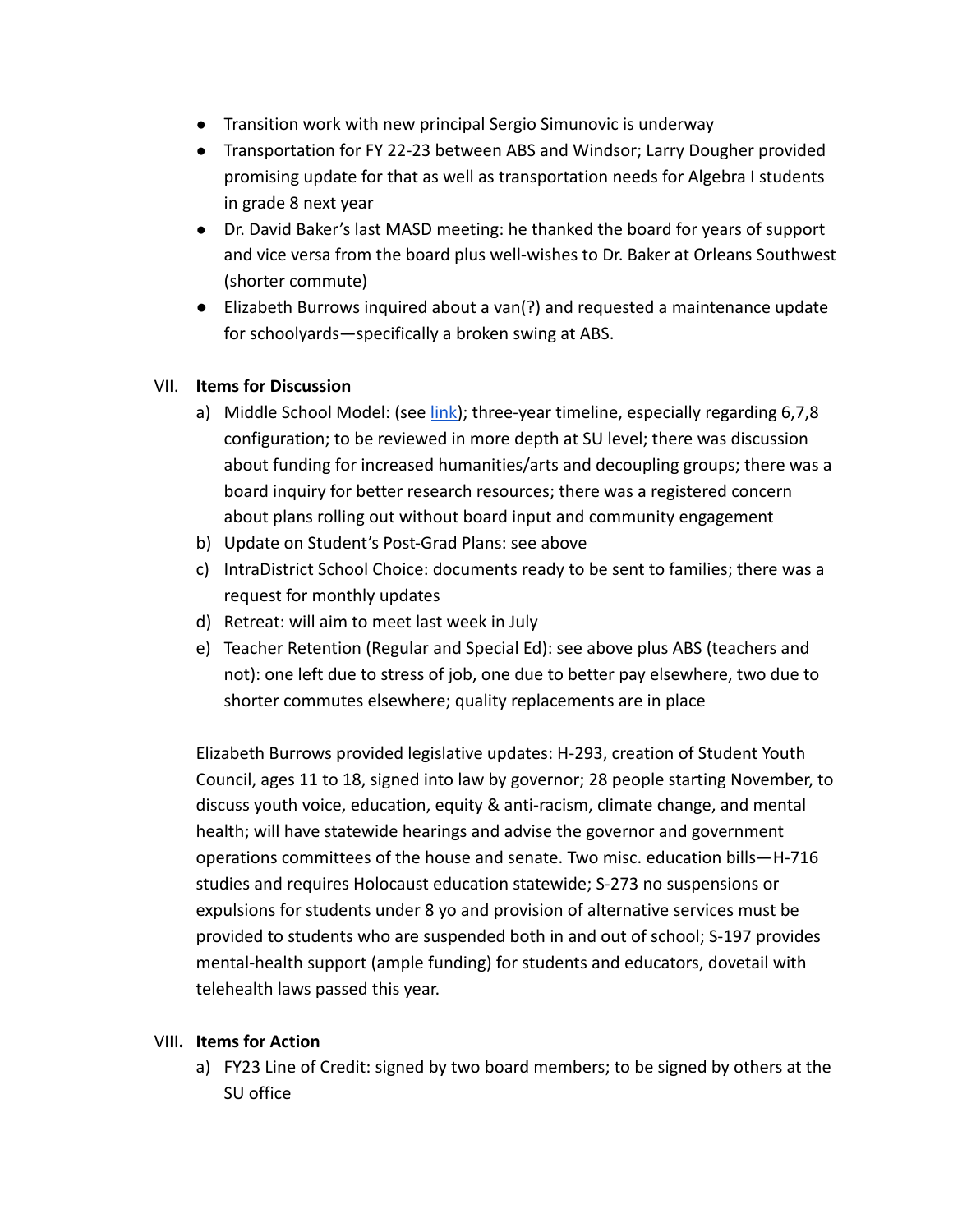Nancy Pedrick moved to accept tax anticipation note in the amount of \$2,430,946.02 Rebecca Roisman seconded

- 
- Approved Unanimously

#### IX. **Setting the Next Agenda**

- Including student voice on board; significant resources from VSBA
- Pre-Kindergarten
- Middle school, grade 6 specifically, with help from Bill Yates—or in a separate meeting
- Touch on equity work at retreat
- Invitation from Windsor JEDI Committee to participate 6/23 at 6 pm

# X. **Executive Session (VSA.T11 Section 313)**: None

#### XI. **Adjournment**

\_\_\_\_\_\_\_\_\_\_ moved to adjourn at 8:34 Nancy Pedrick seconded Approved Unanimously

Respectfully submitted,

Rachel Navaro